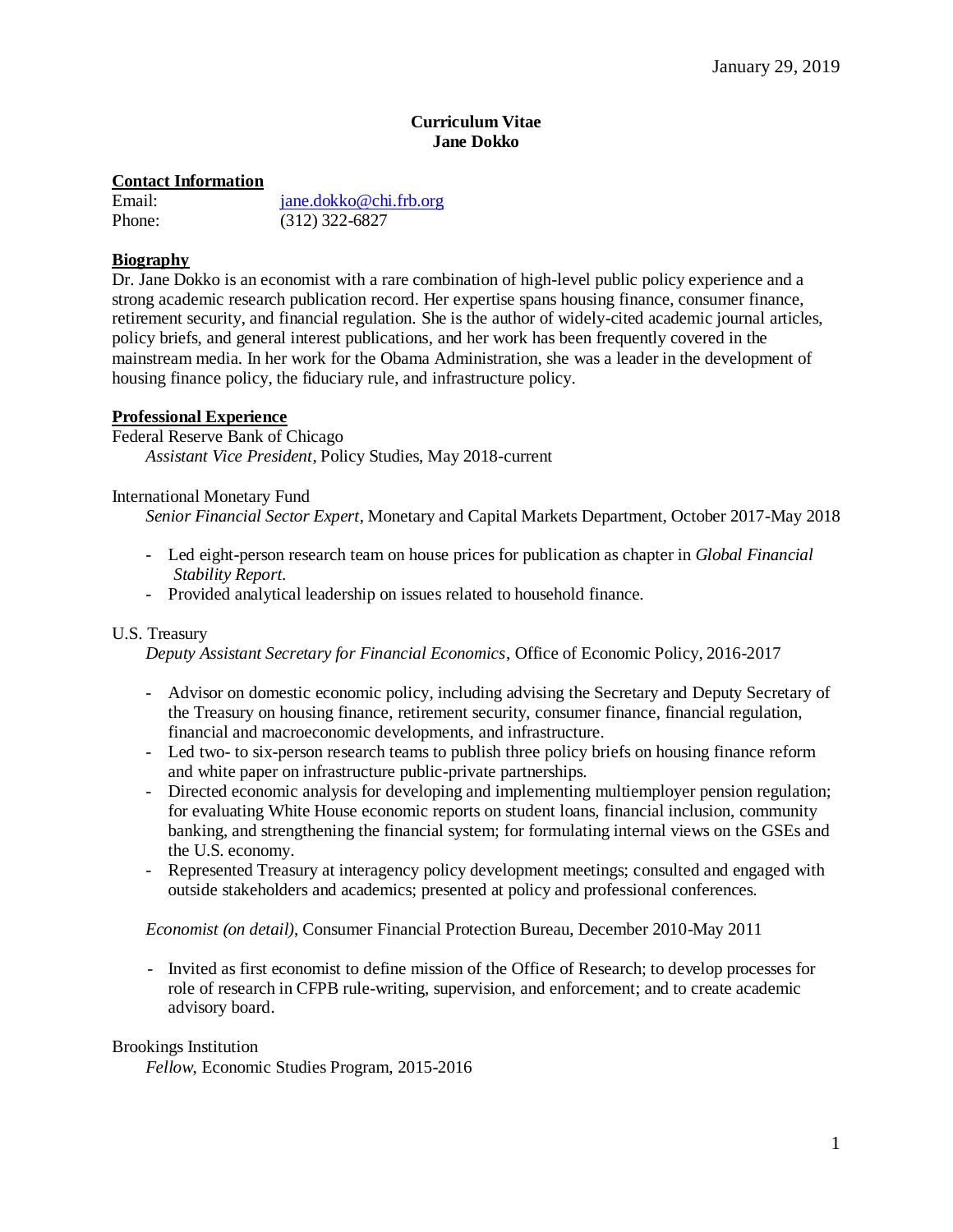- Published academic and short-form research on housing finance, credit scoring, and fiduciary rule that was covered by major media outlets (see below).
- Presented research, discussed policy issues, and moderated panels at public conferences and events.

*Policy Director*, The Hamilton Project, 2015-2016

- Led five-person research team to develop policy proposals on economic growth, economic security, and broad-based participation in economic growth; to publish economic analysis on timely policy issues; and to advise on public convenings and stakeholder outreach.

White House, Council of Economic Advisers, *Senior Economist (on detail)*, 2013-2015

- Advised President and senior White House officials on housing finance, financial regulation, consumer finance, financial markets, and macroeconomic developments.
- Led and managed 25-person interagency working group in development and economic analysis of fiduciary rule; lead author of the White House report on conflicted investment advice.

## Federal Reserve Board

*Senior Economist*, 2013-2015 *Economist*, 2006-2013

- Researched residential and commercial real estate finance; households' balance sheet decisions and their implications for macroeconomic activity; mortgage-backed security market; and financial market developments.
- Published academic research on housing finance and household financial security (see below).
- Produced forecasts and economic analysis to support the Board's monetary policy, financial stability, macroprudential supervision, and rulemaking activities.
- Presented research at academic seminars and conferences.

Bank of Korea, *Visiting Scholar*, May-September 2012

## **Education**

University of Michigan, Ph.D., Economics, 2006

- Awarded the Moore Dissertation Prize for best paper in applied microeconomics

University of Michigan, M.A., Economics, 2002

Haverford College, B.A., Economics, 1998

## **Refereed Publications**

"Implications for Research Based on Policy: The Case of Housing Affordability," *Federal Reserve Bank of New York Economic Policy Review,* Vol. 24, No. 3, December 2018.

"Consumer Ruthlessness and Strategic Default During the 2007-2009 Housing Bust." (with Neil Bhutta and Hui Shan), *Journal of Finance*, Vol. 72, Issue 6, December 2017.

"Liquidity Problems and Early Payment Default Among Subprime Mortgages." (with Nathan B. Anderson), *The Review of Economics and Statistics*, Vol. 98, Issue 5, 2016.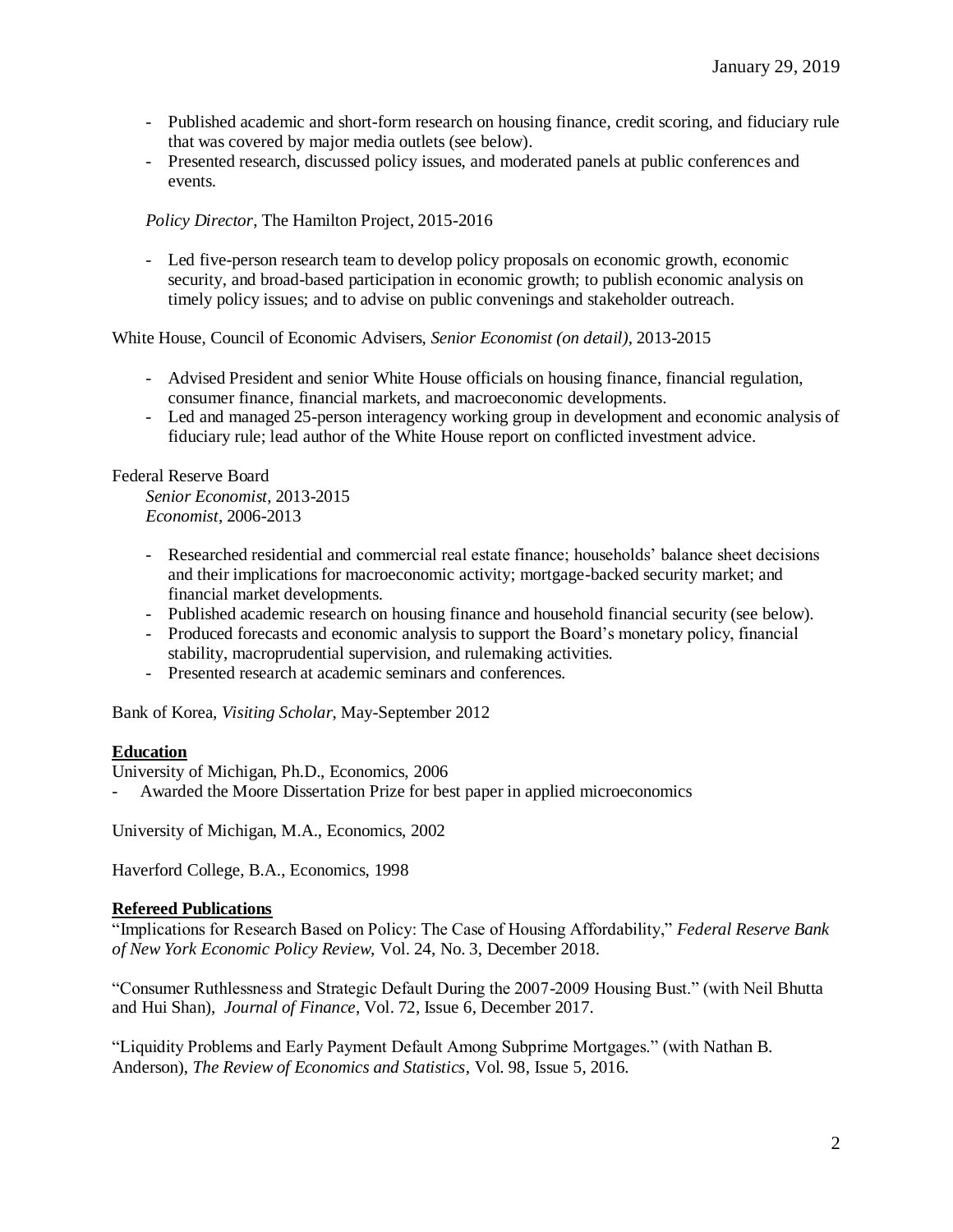"Mortgage Choice: Behavioural Finance" in Susan J. Smith, M. Elsinga, L. Fox-O'Mahony, S.E. Ong, and Susan Wachter, eds., *The International Encyclopedia of Housing and Home*, Oxford, UK: Elsevier, 2012.

"Monetary Policy and the Global Housing Bubble." (with Brian Doyle, Michael T. Kiley, Jinill Kim, Shane Sherlund, Jae Sim, and Skander van den Heuvel), *Economic Policy*, Vol. 26, Issue 66, 2011.

"Exploring the Determinants of High-Cost Mortgages to Homeowners in Low- and Moderate-Income Neighborhoods" (with Michael Barr and Benjamin Keys) in Susan Wachter and Marty Smith, eds., *The American Mortgage System: Rethink, Recover, Rebuild*, Philadelphia: University of Pennsylvania Press, 2011.

"Does the NEA Crowd Out Private Contributions to the Arts?" *National Tax Journal*, March 2009.

"Third-Party Tax Administration: The Case of Low- and Moderate-Income Households" (with Michael Barr), *Journal of Empirical Legal Studies*, 2008.

# **Other Publications**

"House Price Synchronization: What Role for Financial Factors?" (with Adrian Alter, Mitsuru Katagiri, Romain Lafarguette, and Dulani Seneviratne), *Global Financial Stability Report*, International Monetary Fund, April 2018.

"An Economic Framework for Comparing Public-Private Partnerships and Conventional Procurement" (with Owen Kearney and Neal Stolleman), *U.S. Treasury Department White Paper*, May 2016.

"Living on the Edge of Bankruptcy" (with Michael Barr and Ben Keys), in Michael Barr, *No Slack: The Financial Lives of Low-income Americans*, Brookings Institution Press, 2012.

"Borrowing to Make Ends Meet" (with Michael Barr and Ben Keys), in Michael Barr, *No Slack: The Financial Lives of Low-income Americans*, Brookings Institution Press, 2012.

"Which Way to the Bank? Geographic Determinants of Financial Services Access for the Poor." (with Michael Barr, Ron Borzekowski, and Elizabeth Kiser), in Michael Barr, *No Slack: The Financial Lives of Low-income Americans*, Brookings Institution Press, 2012.

"Preferences for Banking Services Among Low- and Moderate-Income Households." (with Michael Barr and Eleanor Feit), in Michael Barr, *No Slack: The Financial Lives of Low-income Americans*, Brookings Institution Press, 2012.

Earlier version printed as "Preferences for Banking Services Among Low- and Moderate-Income Households." *Finance and Economics Discussion Series* 2011-13, 2011.

"And Banking for All?" (with Michael Barr and Ben Keys), in Michael Barr, *No Slack: The Financial Lives of Low-income Americans*, Brookings Institution Press, 2012.

- Earlier version printed as "And Banking for All?" *Finance and Economics Discussion Series* 2009- 34, 2009.

"Paying to Save: Tax Withholding and Asset Allocation Among Low- and Moderate-Income Taxpayers" (with Michael Barr), in Michael Barr, *No Slack: The Financial Lives of Low-income Americans*, Brookings Institution Press, 2012.

- Earlier version printed as "Paying to Save: Tax Withholding and Asset Allocation Among Low- and Moderate-Income Taxpayers" *Finance and Economics Discussion Series* 2008-11, 2008.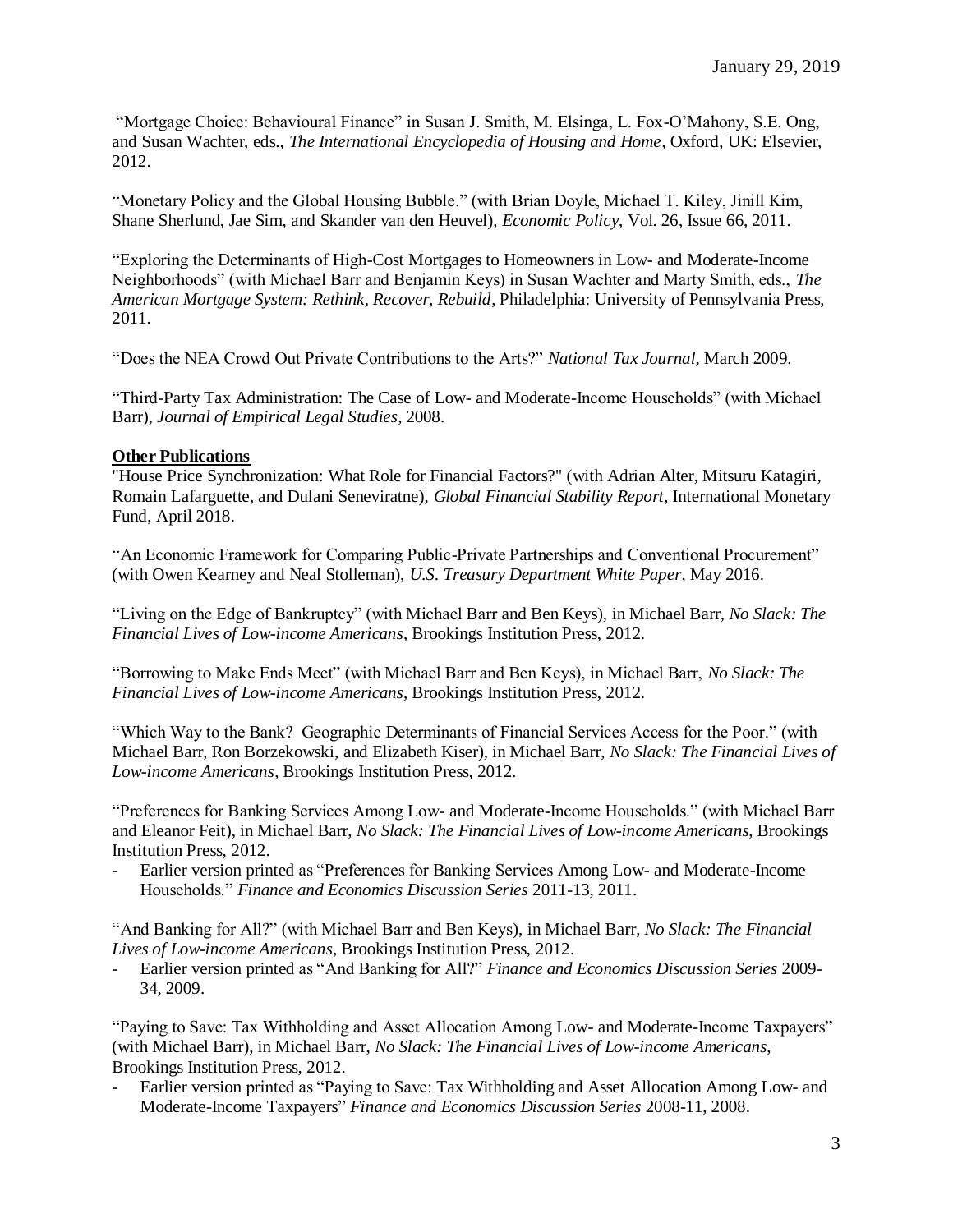"Property Tax Escrow in Subprime Mortgage Markets" (with Nathan Anderson), *Federal Reserve Bank of Chicago Bank Structure Conference Proceedings*, 2009.

"Mortgage Delinquency and Property Taxes" (with Nathan Anderson), Proceedings of the  $101<sup>st</sup>$  Annual National Tax Association Conference, 2009.

Also printed in *State Tax Notes* (2009).

"Tax Filing Experiences and Withholding Preferences of Low- and Moderate-Income Households: Preliminary Evidence from a New Survey" (with Michael Barr), *IRS Research Conference Proceedings*, 2006.

- Also printed in *Proceedings of the 98th Annual National Tax Association Conference*, 2005.

"Payment Innovations in Serving Low- and Moderate-Income Households" (with Michael Barr and Ed Bachelder), *Federal Reserve Bank of Chicago Bank Structure Conference Proceedings*, 2006.

### **Working Papers**

"The Start of the Housing Boom, Affordability, and Financial Innovation in Mortgage Products" (with Benjamin Keys and Lindsay Relihan), *Federal Reserve Bank of Chicago Working Paper*, 2019.

"Ten Years Since the Financial Crisis: Some Lessons for Reducing Risks to Households" (with Karen Dynan).

"House Price Synchronicity, Banking Integration, and Global Financial Conditions" (with Adrian Alter and Dulani Seneviratne), *IMF Working Paper*, November 2018.

"Credit Scores and Committed Relationships" (with Geng Li and Jessica Hayes), *Finance and Economics Discussion Series* 2015-081, 2015.

"The Effect of Taxation on Labor Supply: Results from a Quasi-Experiment," *Finance and Economics Discussion Series* 2008-24, 2008.

"Systematic Errors in Self-Reported House Prices in the American Community Survey, 2003-2010."

## **Government Reports**

"The Effects of Conflicted Investment Advice on Retirement Savings," Council of Economic Advisers Report, White House, February 2015.

"2015 Economic Report of the President," Council of Economic Advisers, White House, February 2015.

"15 Economic Facts about Millennials," Council of Economic Advisers Report, White House, October 2014.

"2014 Economic Report of the President," Council of Economic Advisers, White House, February 2014.

#### **Policy Briefs and Blog Posts**

"For Home Prices in London, Check the Tokyo Listings" (with Claudio Raddatz-Kiefer), IMFBlog, April 10, 2018.

"Housing Finance Reform: Regulatory Oversight for a Stronger Secondary Mortgage Market" (with Sam Valverde), Medium, January 13, 2017.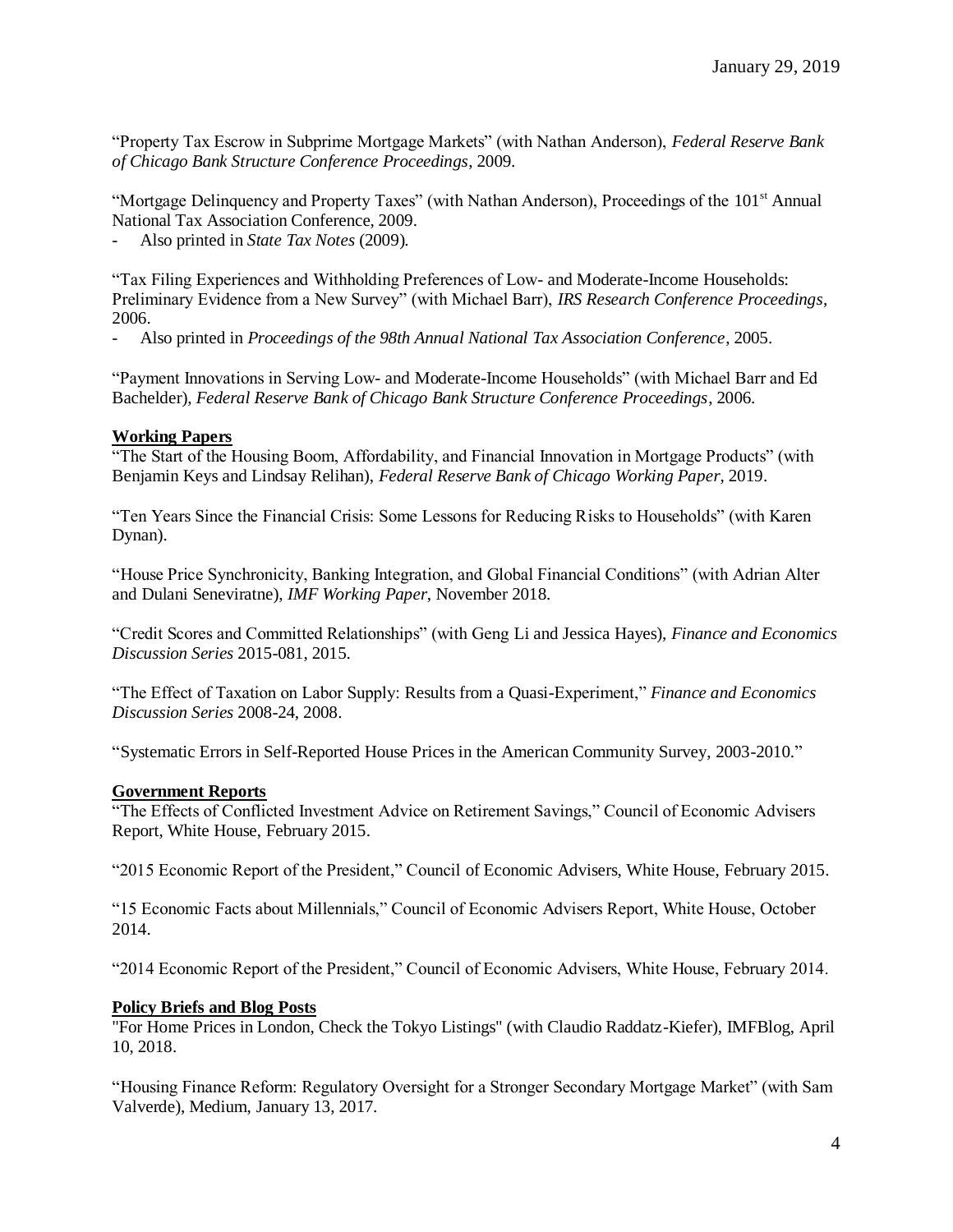"Housing Finance Reform: Preserving Access to Mortgage Credit in Good Times and Bad" (with Sam Valverde), Medium, December 22, 2016.

"Workers and the Online Gig Economy" (with Megan Mumford and Diane Whitmore Schanzenbach), The Hamilton Project, December 2015.

"Emerging Trends and Enduring Challenges in U.S. Health Care" (with David Boddy, Gregory Nantz, and Diane Whitmore Schanzenbach), The Hamilton Project, October 2015.

"Six Economic Facts about Health Care and Health Insurance Markets after the Affordable Care Act" (with David Boddy, Gregory Nantz, and Diane Whitmore Schanzenbach), The Hamilton Project, October 2015.

"Caveat emptor: Watch where research on the fiduciary rule comes from," Brookings Institution, July 2015.

"Ten Economic Facts about Financial Well-Being in Retirement" (with David Boddy, Brad Hershbein, and Melissa Kearney), The Hamilton Project, June 2015.

### **Invited Seminars and Presentations at Conferences**

- 2018 "Tipping Points" Household Debt Research Symposium.
- 2017 Federal Reserve Bank of New York GSE Workshop.
- 2016 Western Finance Association.
- 2015 Consumer Financial Protection Bureau Research Conference, Brookings Institution, NBER Summer Institute (Household Finance), UCLA-FRB-AEI Housing Affordability Conference.
- 2014 University of Southern California.
- 2013 University of Chicago (Harris), Federal Reserve System Applied Micro Conference, Boulder Summer Conference on Financial Decision-making.
- 2012 Korea University, Bank of Korea, Boulder Summer Conference on Financial Decision-making, AREUEA Mid-Year conference, Federal Reserve Board, National Tax Association Annual Conference.
- 2011 Office of Tax Analysis (U.S. Department of Treasury), RAND Behavioral Finance Forum, AREUEA Mid-Year conference, AREUEA International conference.
- 2010 AEA Annual Meetings (Atlanta), Colby College, Federal Reserve Bank of Philadelphia, Federal Reserve Bank of Boston, Michigan Tax Invitational, AREUEA Mid-Year conference, FRB-FDIC Symposium on Mortgages and Housing Finance, CELS (Yale).
- 2009 AEA Annual Meetings (San Francisco), American University, Brookings Institution, Chicago Fed Bank Structure Conference, Federal Reserve Bank of Kansas City (discussant), University of California-Santa Cruz, European Economics Association, APPAM, Regional Science Annual Meetings.
- 2008 Federal Reserve Board, Federal Reserve Bank of Minneapolis, CELS (Cornell), Federal Reserve Bank of Kansas City (Denver), National Tax Association Annual Conference, Southern Economics Association Annual Conference.
- 2007 Federal Reserve Board, University of Illinois-Chicago, ALEA (Harvard Law School), Federal Reserve Bank of Philadelphia, Federal Reserve Bank of Cleveland, CELS (NYU), National Tax Association Annual Conference, Consumer Federation of America.
- 2006 University of Maryland, Congressional Budget Office, Federal Reserve Board, Office of Tax Analysis (U.S. Department of Treasury), Wellesley College, Syracuse University, Government Accountability Office, London School of Economics, Swarthmore College, University of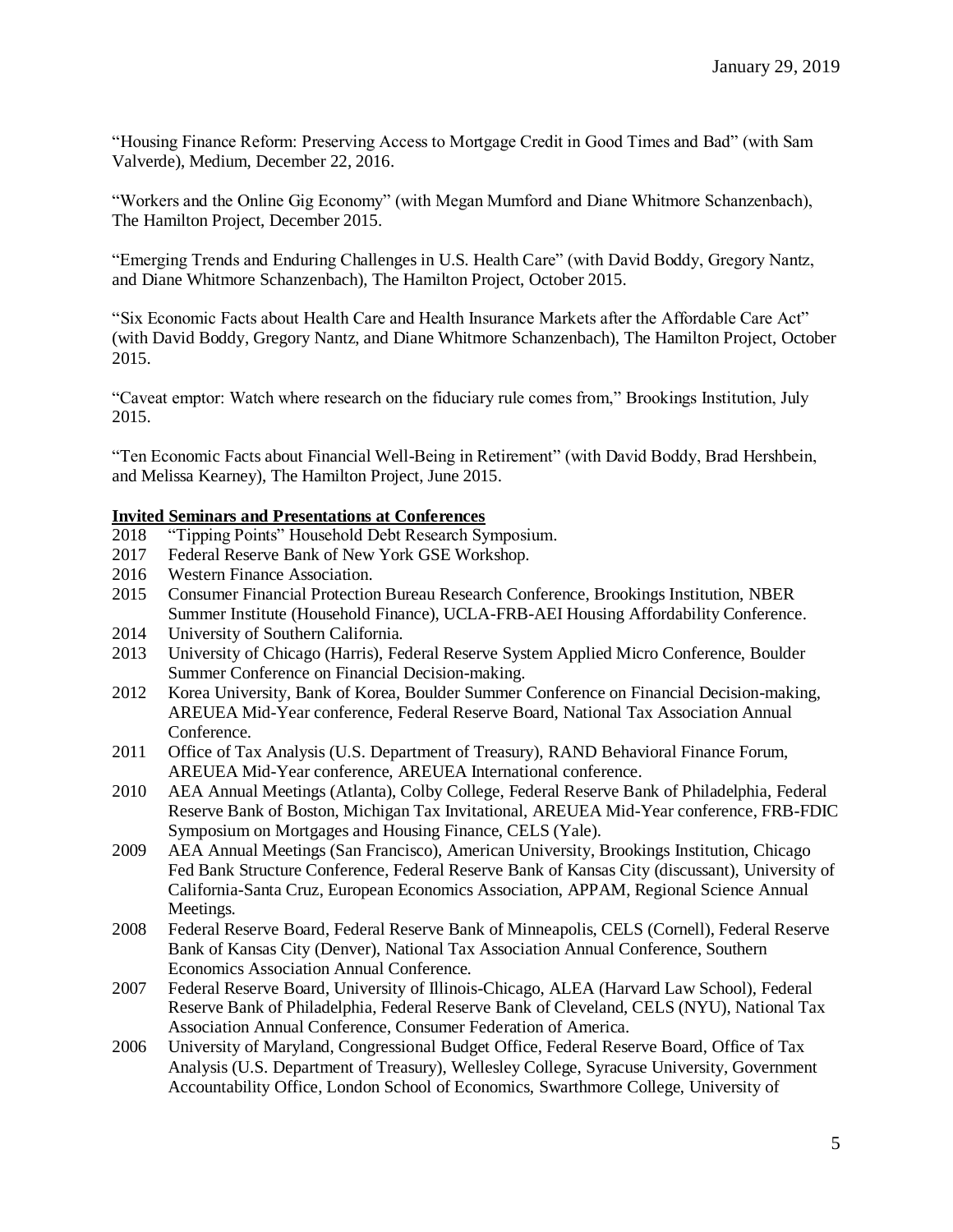Michigan (Ford School of Public Policy), Chicago Fed Bank Structure Conference, IRS Research Conference, CFED Assets Learning Conference, National Tax Association Annual Conference.

- 2005 University of Michigan, National Tax Association Annual Conference.
- 2004 Midwest Economics Association Annual Conference.

### **Honors and Fellowships**

- 2017 Exceptional Service Award, U.S. Treasury
- 2008 Finalist, Washington Post Peeps Diorama Contest
- 2005 Moore Dissertation Prize, Department of Economics, University of Michigan
- 2005 Rackham Dissertation Fellowship, University of Michigan
- 2004 Rackham Travel Grant, University of Michigan

### **Selected Media Coverage of Research**

"Credit Scores and Committed Relationships"

- Kiplinger (2/2016)
- Today.com (10/9/2015)
- Independent (10/6/2015)
- Washington Post (10/6/2015)
- Bloomberg (10/2/2015)
- Wall Street Journal (2/12/2015)

"Paying to Save: Tax Withholding and Asset Allocation Among Low- and Moderate-Income Households"

Wall Street Journal (4/11/2012)

"Monetary Policy and the Housing Bubble"

The Economist (Free Exchange Blog, 1/7/2010)

"Consumer Ruthlessness and Strategic Default During the 2007-2009 Housing Bust"

- Washington Independent (6/18/2010)
- The Economist (Free Exchange Blog, 6/23/2010)
- Wall Street Journal (6/28/2010)

#### **Professional Activities**

Review Committee, Wharton Customer Analytics Initiative, The Wharton School, University of Pennsylvania, 2016.

Chair and Member, Applied Microeconomics Seminar Committee, Federal Reserve Board, 2010-2012.

Organizing committee for Asian Real Estate Society and American Real Estate and Urban Economics Association International Joint Conference, Jeju, South Korea, 2011.

Referee for: *Journal of Urban Economics, Southern Economic Journal, Journal of Human Resources*, *Journal of Public Economics*, *Economic Journal*, National Poverty Center, Russell Sage Foundation, Pew Charitable Trusts, *Journal of Empirical Legal Studies*, *International Tax and Public Finance*, *Journal of Cultural Economics*, *Journal of Real Estate Finance and Economics*, *National Tax Journal*, *Nonprofit and Voluntary Sector Quarterly, Journal of Policy Analysis and Management, Journal of the Royal Statistical Society*, *Review of Economics and Statistics*, *Studies in Nonlinear Dynamics*, *Economic Inquiry, Real Estate Economics*.

## **Other Experience**